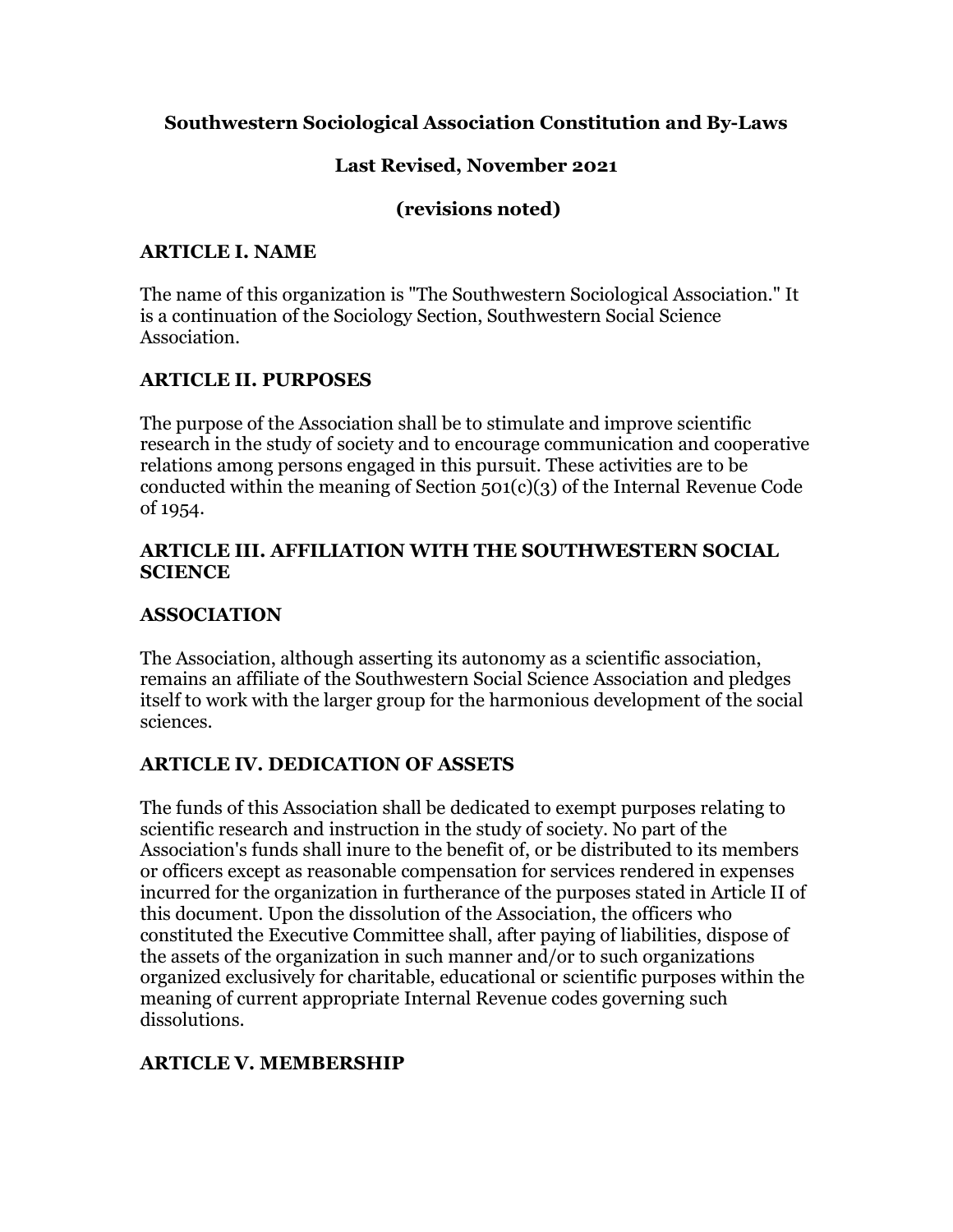Any person interested in the purposes of the Association shall be eligible for membership. The classes and conditions of membership are set forth in Article I of the By-Laws of the Association.

#### **ARTICLE VI. OFFICERS**

The officers of this Association shall be a President, a President Elect, and a Vice President, each of whom shall serve for a term of one year, and be selected as specified in the following paragraph, and Treasurer, who shall be appointed by the President for a term of three years, and a Secretary, who shall be appointed by the President for a term of three years. Additional persons may be elected as representatives to the Southwestern Social Science Association in such numbers as determined by the Constitution of that Association.

The highest elective office of the Association ordinarily shall be that of Vice President, who shall be elected annually in the regular election. Provided that the person elected to this office continues able and willing to serve at the end of the one-year term as Vice President shall automatically assume the office and duties of the President Elect for the following year.

With the same provisions as to capacity and willingness to serve, at the end of this person's one-year term as President Elect, this person shall automatically assume the office and duties of the President of the Association. In the event of the inability of the President to perform the duties of the office, the President Elect shall act as President pro-tem for the completion of that term, and in addition serve the term as President for the following year. In the event that the President Elect is unable to perform the duties of the office, the Vice President shall act in this person's stead pro-tem while retaining the position as Vice President. In such a case, a President shall be elected at the next annual election in addition to the normal slate of officers. If it happens that the office of Vice President is vacated, then a President Elect shall be elected at the next annual meeting to fill the position to which the Vice President would have succeeded. If for some reason the Secretary cannot complete the normal term, then the President shall appoint a new Secretary to a term of three years. If for some reason the Treasurer cannot complete the normal term, then the President shall appoint a new Treasurer to a term of three years.

There shall be an Executive Council composed of the above-named officers, and nine additional members as follows: The three immediate past presidents of the Association shall each continue to serve ex officio for three years following their retirement from the presidency, four Executive Council members elected to serve terms of two years (two new members are to elected each year), editor of the SSA Newsletter (who is appointed by the President for an indeterminate term), and a graduate student member elected to serve a term of one year.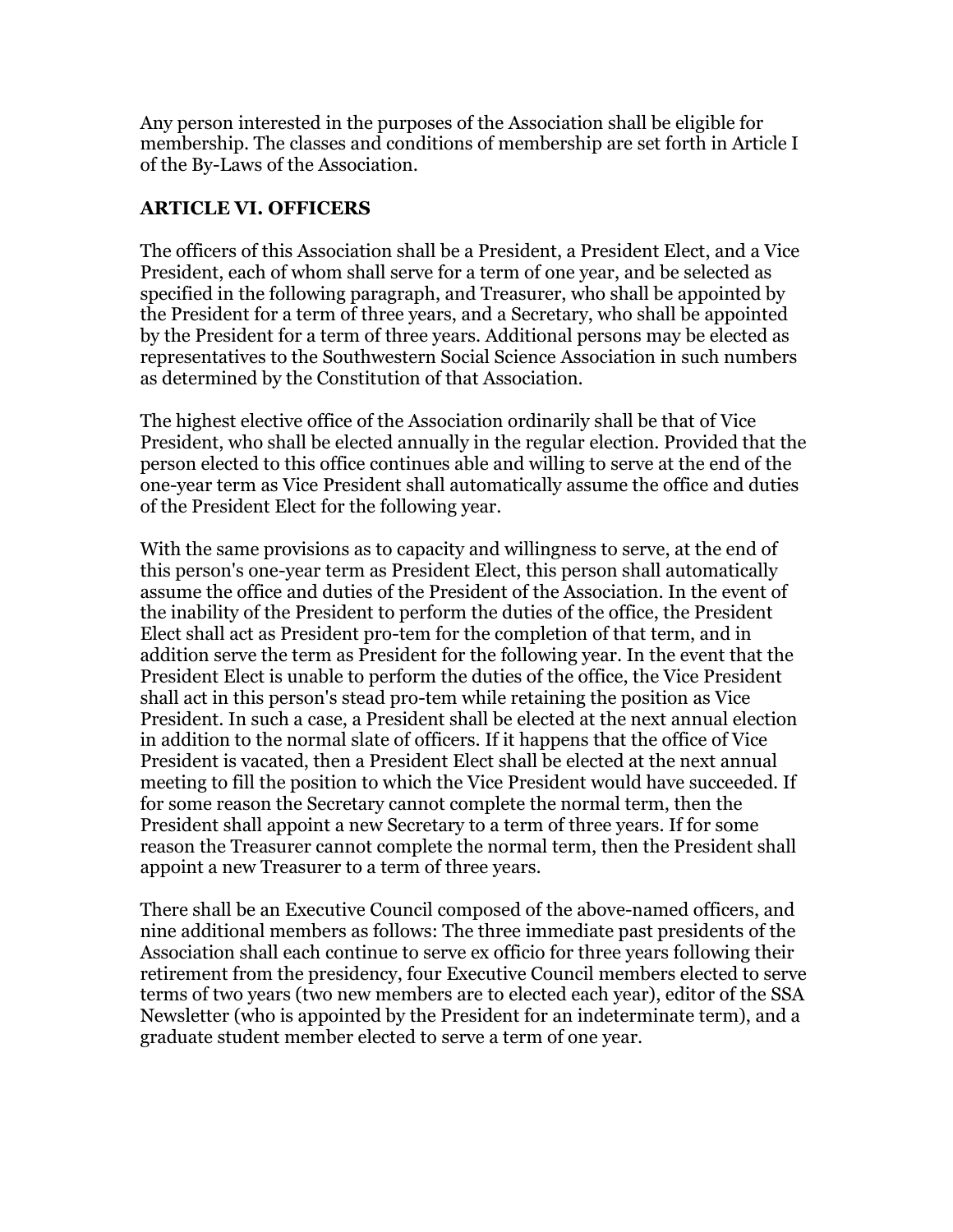The election of officers and other elected Executive Council Executive Council members shall be held each year by a mail ballot or through electronic media of all members in good standing. A minimum of two nominees shall be on the ballot for each office or position. The mailing shall be conducted by the Secretary and the votes shall be canvassed by an Election Committee appointed by the President. Provision shall be made for a write-in vote for each office on the ballot. In case of a tie vote, the Executive Council shall decide the election. All officers shall be elected by a majority of votes cast in a regularly conducted election, and shall hold office until their successors have been duly elected and qualified.

With the exception of the Student Representative, to be eligible for nomination to office in the Association, a member shall have been a member of the Association for the two preceding years, and be a member of the Southwestern Social Science Association. The Student Representative shall be participating in a graduate academic program, have been a member of the Association for one preceding year, and be a member of the Southwestern Social Science Association.

# **ARTICLE VII. MEETINGS**

The Association shall hold one regular meeting each year, at the time and place determined by the Executive Council of the Southwestern Social Science Association. At each annual meeting there shall be at least one general business session.

At the annual meeting there shall be sessions devoted to the presentation of scholarly scientific papers and such other matters as are in accord with the purposes of the Association as stated in Article II.

For the purpose of conducting any business of the Association, a quorum shall consist of those members who are present at an annual or special business meeting of the Association, provided that notice of such meeting has been given in writing at least three weeks prior to its opening date.

A quorum of the Executive Council shall consist of a minimum of one-half of its qualified, active members.

### **ARTICLE VIII. ARCHIVES**

All important records of the Association shall be maintained in an officially designated Archive to provide for the preservation of a continuous history of the development and progress of the discipline and this Association. The archive shall include (without being limited to) the minutes of all meetings of the Association and of its Executive Council, the reports of the Treasurer and of all committees, an annual roster of members, a copy of the program of each annual meeting, and whatever other records are available.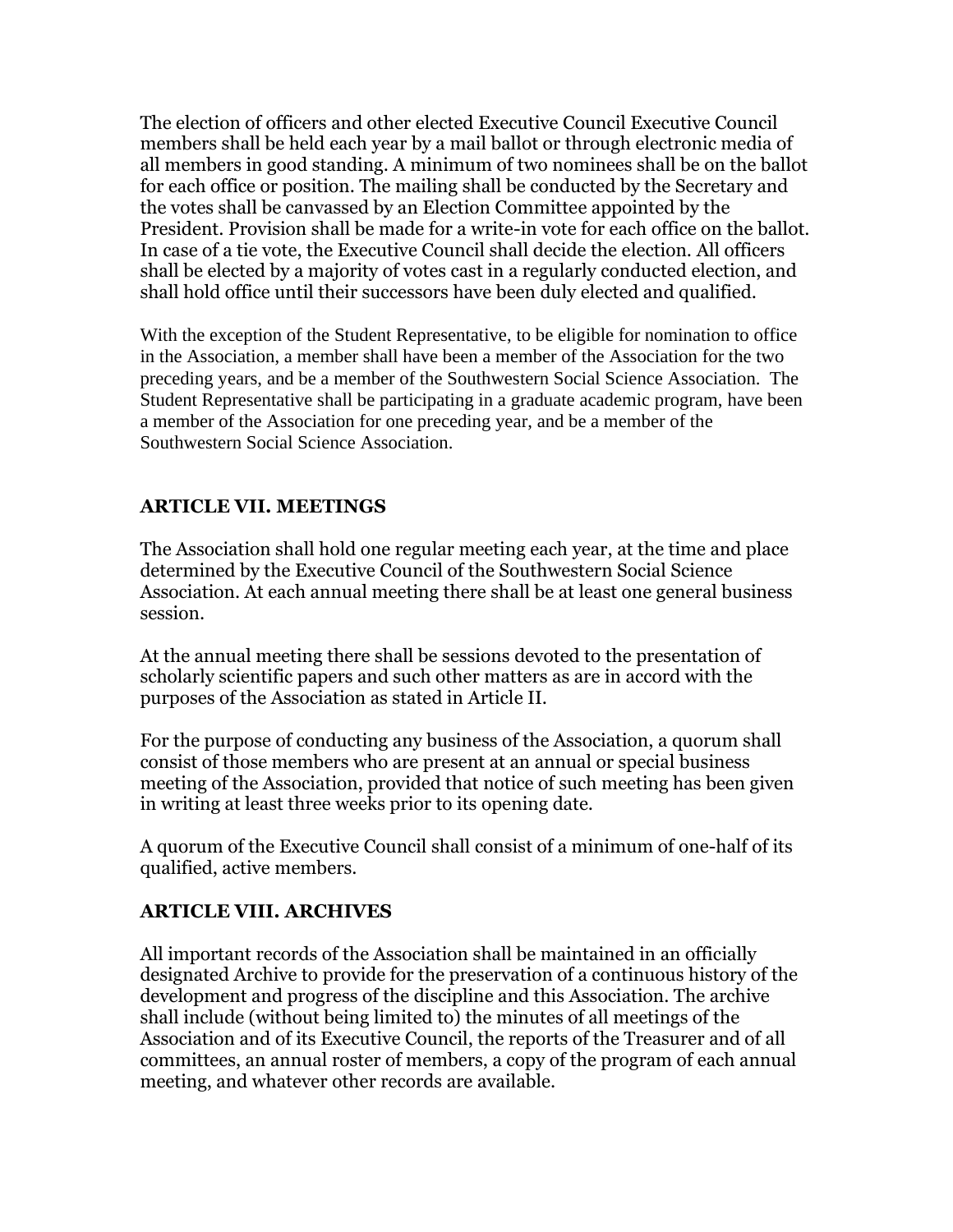The location of the official Archive will be designated by the Executive Council.

# **ARTICLE IX. AMENDMENTS**

Amendments to this constitution may be proposed at any general meeting of the Association by the Executive Council, or by a petition signed by ten members of the Association, but no amendment shall become effective unless ratified by a two-thirds vote of the members present at a regularly announced meeting of the Association held not less than three hours after the meeting in which the proposal was first presented to the membership of the Association.

The constitution and by-laws were revised as approved by the executive council and at the general business meeting this spring (1996). Other changes are listed below.

These revisions were based upon penciled entries on the 1985 constitution and 1988 by-laws revisions and discussions at both the 1995 and 1996 meetings. Most changes reflect changes that have been instituted since the 1985 and 1988 revisions.

Adopted April 13, 1963 Amended March 24, 1967 Amended April 4-5, 1969 Amended April 1, 1972 Revised April 4, 1980 Revised March 1996 Revised March 25, 2005 Revised March 15, 2007

- Change the Parliamentarian from being Elected to being Appointed by the President
- Change only allowing annual elections of offices by mail to allowing elections by mail and through electronic media
- Delete all references "Executive Committee" in the constitution and replacing the term with "Executive Council."

Purposed Change March 14, 2008, to be addressed by vote in the 2009 business meeting Adopted by Unanimous vote by the membership April 10, 2010.

• Article VI Last paragraph deleted and changed to: "With the exception of the Student Representative, to be eligible for nomination to office in the Association, a member shall have been a member of the Association for the two preceding years, and be a member of the Southwestern Social Science Association. The Student Representative shall be participating in a graduate academic program, have been a member of the Association for one preceding year, and be a member of the Southwestern Social Science Association."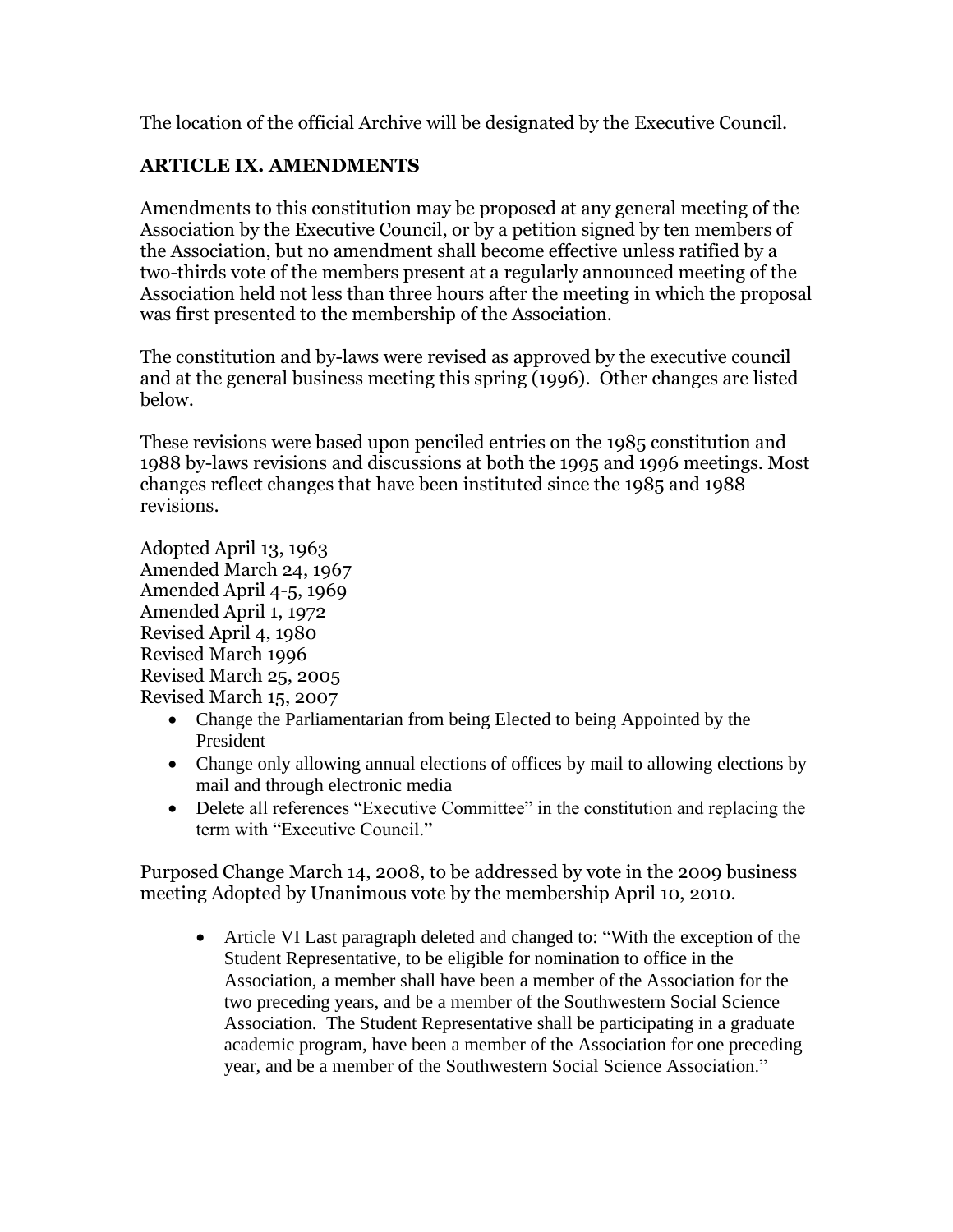The following changes were proposed during the 2019 Annual Business Meeting, held on November 1, 2019. These changes were adopted by unanimous vote by the membership on April 16, 2021. be addressed by vote during the 2021 business meeting.

- The Executive Council proposes dividing the responsibilities of the office of Secretary-Treasurer into two separate offices. These new offices will be the office of Secretary and the office of Treasurer.
- In conjunction with the dividing of the office of Secretary-Treasurer, the Executive Council also proposes eliminating the office of Parliamentarian.
- The essential duties of the Secretary-Treasurer and Parliamentarian were divided among the newly created offices of Secretary and Treasurer.
- The text of the Constitution will be revised in accordance with these changes.
- The text was changed to remove the word "mail" from the verbiage associated with voting for officers, as these votes are typically done using electronic surveys.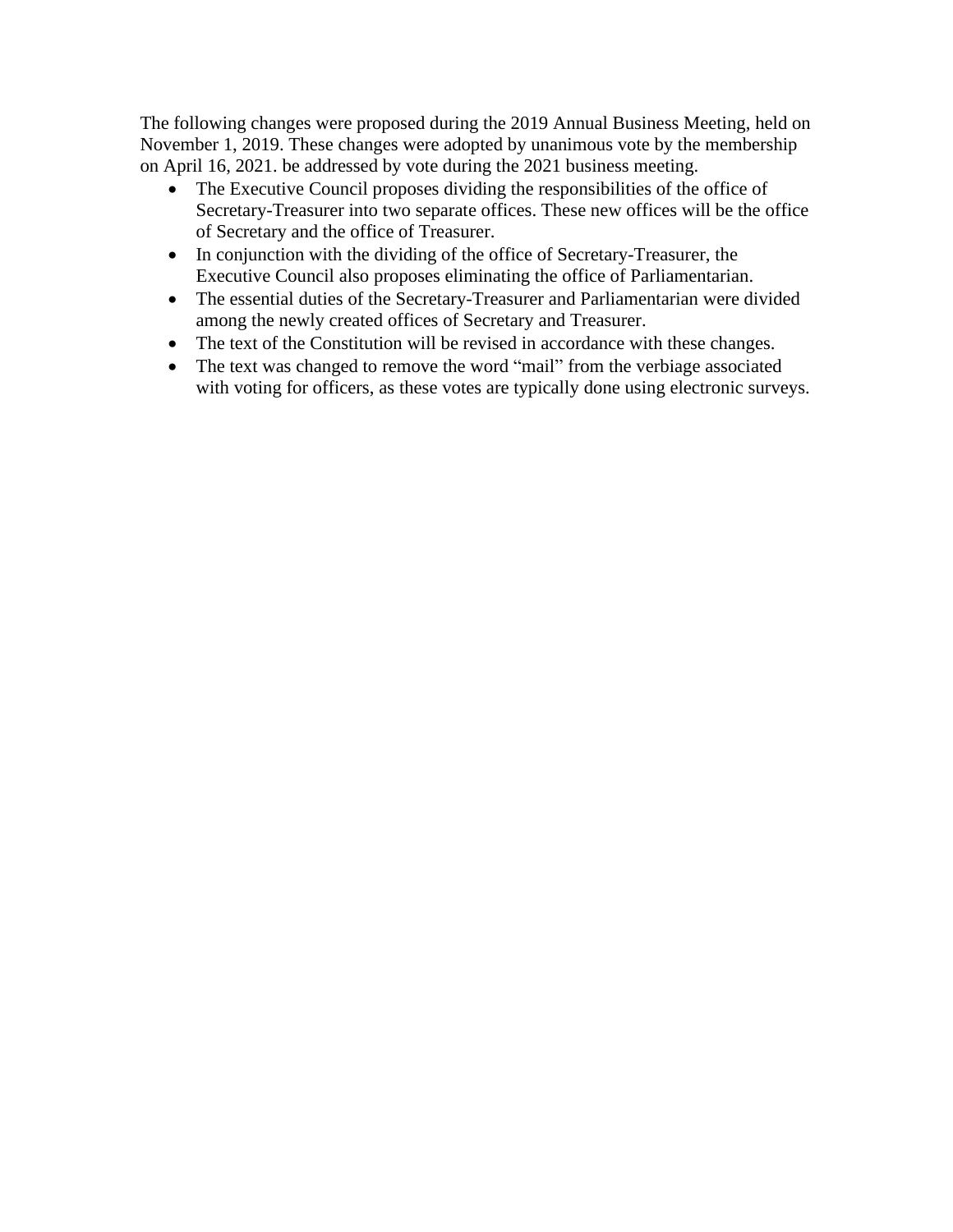#### **BY-LAWS of the SOUTHWESTERN SOCIOLOGICAL ASSOCIATION** As Revised March 15, 2007

#### **ARTICLE I. MEMBERSHIP**

The following categories of membership in the Association are hereby established:

(a) Sustaining Membership: Any person or organization who is interested in furthering the purpose of the Association and providing financial support for its endeavors may be admitted to sustaining membership.

(b) Regular Membership: Any person who is interested in furthering the purpose of the Association is eligible for regular membership.

(c) Student Membership: Undergraduate and graduate students enrolled in an institution of higher education who are interested in furthering the purpose of the Association are eligible for student membership upon recommendation of a regular member. Student membership may be held for a period of four years only.

(d) Emeritus Membership: Any honorably retired sociologist in the region may become an emeritus member upon request.

Each member shall have the right to participate in the activities of the Association and its annual meeting, and each shall have the right to one vote in the business meetings.

Members may resign at any time upon written notice to the Secretary, and membership will be terminated whenever a member's dues are delinquent for more than three months.

#### **ARTICLE II. DUES**

The annual dues structure for membership in the Association shall be determined by the Executive Council and shall be published on membership forms coordinated with the Southwestern Social Science Association. All members of this organization must also be members of the Southwestern Social Science Association.

#### **ARTICLE III. DUTIES OF OFFICERS AND THE EXECUTIVE COUNCIL**

The President shall preside at all general business meetings of the Association, and shall be the chair of the Executive Council.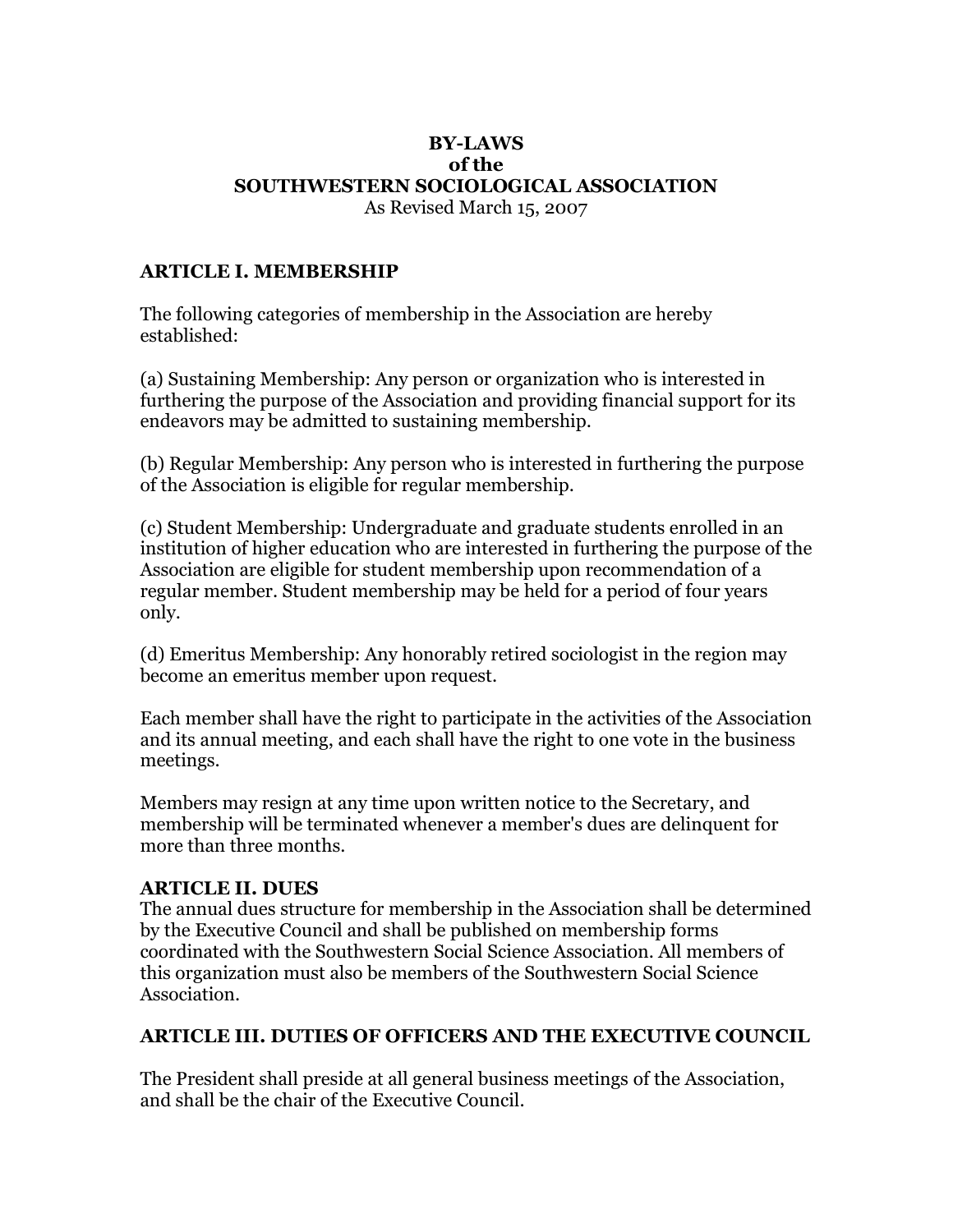The President shall appoint the chair and members of all committees other than the Executive Council or persons who shall serve ex officio.

The President Elect shall serve as program chair for the annual meeting which is held at the end of this person's year of service. The President Elect shall provide notices to professional journals/newsletters of the place and date of the annual meetings.

Also this person shall in consultation with members of the Executive Council select the plenary speaker and be responsible for introduction of the speaker at the session. At the conclusion of the term of office as President Elect, this person shall ex officio become President of the Association for the following year. In the event of the inability of the President to perform the duties at any time, the President Elect shall act as president pro-tem without relinquishing the position as President Elect.

The Vice President shall represent the Association in Southwestern Social Science Association business meetings as its first delegate, and shall serve ex officio as chair of the membership committee. In addition, the Vice President shall perform other duties of importance to the Association as determined by the President. These include but are not limited to an auction supporting a scholarship fund and program paper sales. At the conclusion of the term of office as Vice President, this person shall ex officio become President Elect for the following year. In the event of the inability of the President Elect to perform the duties at any time, the Vice President shall act in this person's stead pro-tem while retaining the position as Vice President.

The Secretary shall attend all general business meetings and all meetings of the Executive Council. The Secretary shall record and preserve the minutes of all meetings of the Association and of the Executive Council and use membership lists for the correspondence of the Association. The Secretary shall serve as an ex officio member of the Membership Committee. The Secretary shall be prepared to decide procedural questions of order in meetings of the Association should these arise. The Secretary shall keep copies of the current constitution and bylaws and be prepared to interpret articles of both in terms of the various proceedings of the Association.

The Treasurer shall pay by check, or any legally acceptable method of payment, all properly authorized Association expenses, keep an accurate and complete record of all financial transactions, and submit the financial records for audit each time there is a change in position. The records shall be submitted to an Audit and Finance Committee appointed by the President. The Treasurer will submit all appropriate tax filing and other forms of legally required documentation or filings for the association.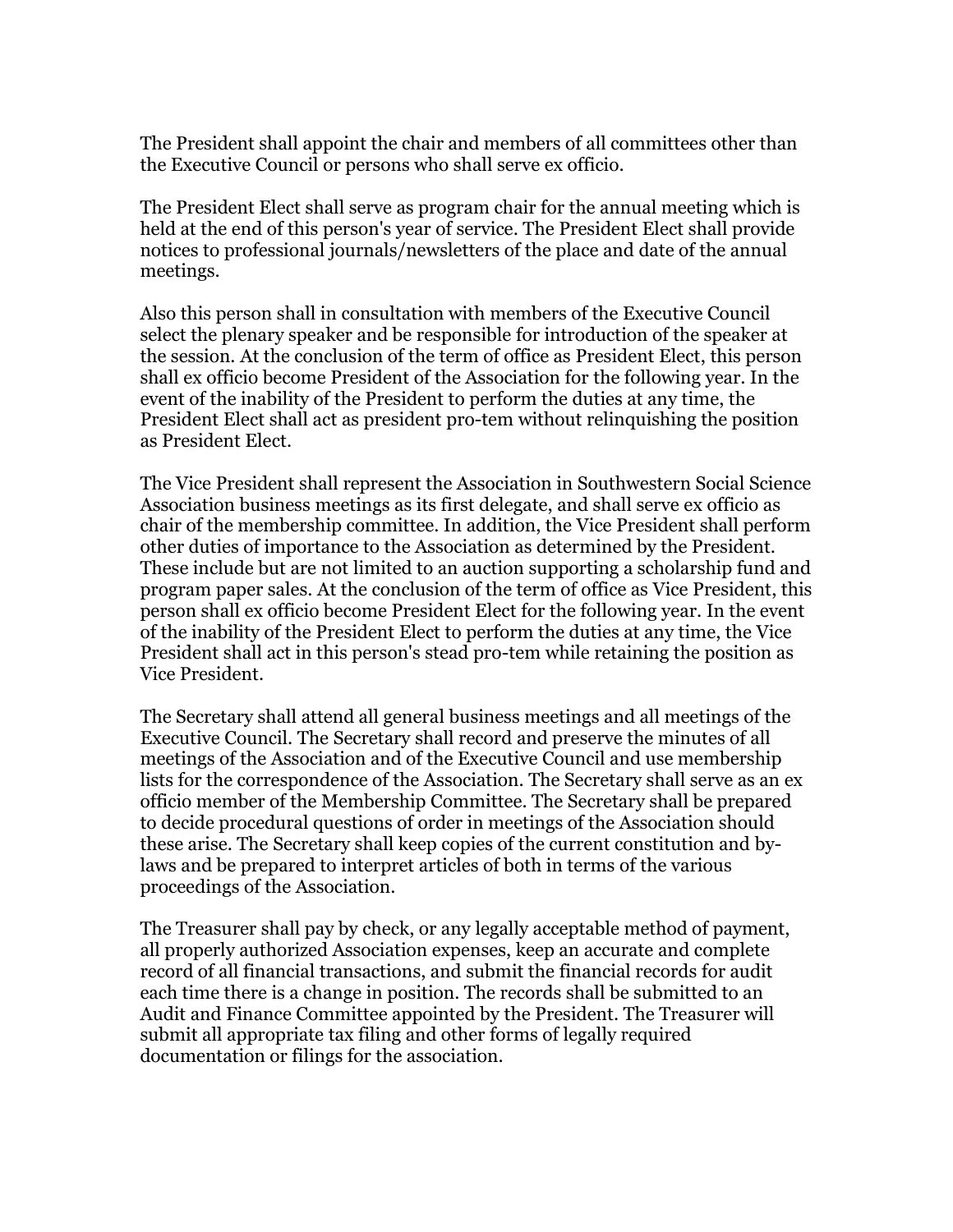The Executive Council shall be composed of the three immediate past presidents, the current president, the President Elect, the Vice President, the Treasurer, the Secretary, four committee members (two of whom shall be elected each year to serve a term of two years), editor of the SSA Newsletter, and a graduate student member elected to serve a term of one year. In addition, the President and/or the Executive Council may ask others to join the committee in an advisory capacity.

The Executive Council shall conduct the administrative affairs of the Association, and shall act for the Association during the period between duly called meetings. The Executive Council shall be charged with preparation of an agenda for the business meetings of the Association, shall have power to fill such vacancies among the officers as are not otherwise provided for, and may call such regular or special meetings of the Association as it deems necessary. The Executive Council shall annually review the reports of the several standing committees in order to assess the need for any changes in the constitution and by-laws of the Association or in the conduct of its affairs. The Executive Council may arrange to have an "Employment Exchange" operated in conjunction with the annual meeting, whether in cooperation with the Southwestern Social Science Association or independently.

# **ARTICLE IV. FISCAL YEAR**

It shall be assumed that for purposes of determining the length of terms of office, the "year" mentioned in the constitution and by-laws of the Association begins at the close of the final business session of one annual meeting and extends through the business sessions of the following annual meeting.

Dues are payable for the calendar year, becoming due on January 1 and being delinquent if not paid by the close of the annual meeting. Dues will be requested in conjunction with the Southwestern Social Science Association preceding each annual meeting.

### **ARTICLE V. COMMITTEES**

The standing committees of the Association shall be as follows:

- (a) Audit and Finance
- (b) Elections
- (c) Membership
- (d) Nominations
- (e) Program
- (f) Student Awards
- (g) Elections
- (h) Distinguished Program Paper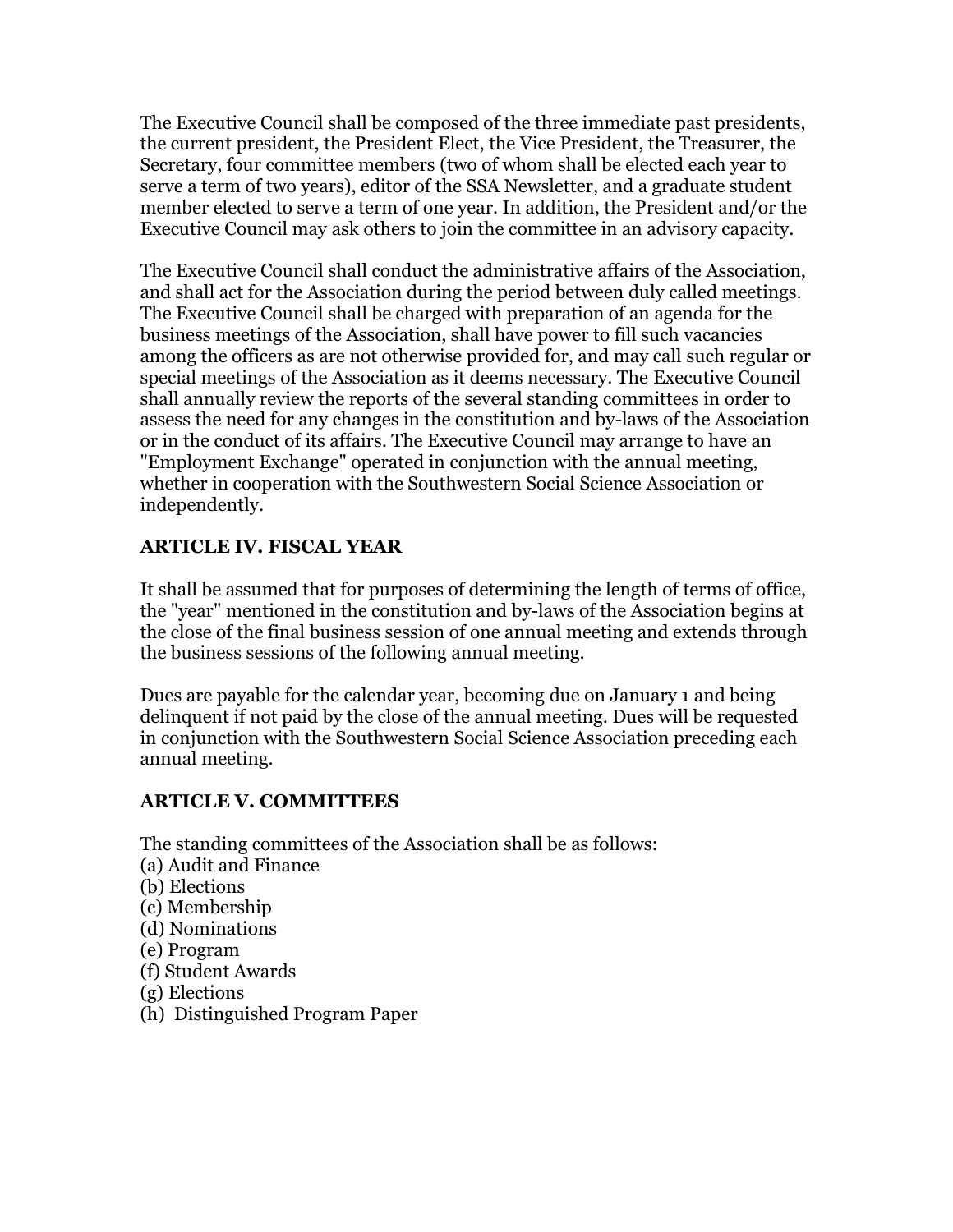The Audit and Finance Committee shall be responsible for reviewing and making recommendations regarding the financial affairs of the Association, and for proposing a budget to be considered by the membership.

The Membership Committee shall be charged with promoting membership in the Association among professional sociologists and students in the southwestern region. The Vice President shall serve as its chair and. Treasurer shall be an ex officio member. Other members should be appointed for regional representation of several southwestern states.

The Nominations Committee shall prepare a slate of two nominees for each office to be filled. These nominations with supporting qualifications shall be given to the Secretary for the ballot in ample time for the conduct of the election. This committee shall be chaired by the immediate past President.

The Executive Council shall prescribe the duties of the remaining committees, and may direct the President to appoint ad hoc committees for other specified purposes. The immediate past President shall chair the Distinguished Program Paper Committee.

### **ARTICLE VI. AMENDMENTS**

Amendments to the by-laws may be proposed by the Executive Council and enacted by an absolute majority affirmative vote of the Executive Council.

Amendments to the by-laws may also be proposed by individual members of the Association in its general business sessions. Such amendments may be enacted by a majority vote of the members in attendance at any duly authorized meeting of the Association.

Adopted April 4, 1980 Revised March 21, 1985 Amended March 31, 1989 Amended March 22, 1996 Revised March 25, 2005Revised March 13, 2006

- Change the references of Board of Directors and Executive Committee to "Executive Council"
- Delete references to the Plenary Speaker
- Change references to the method of payment by SSA to include any legally acceptable method of payment
- Change parliamentarian as being appointed rather than elected
- Executive Council to meet during the meetings rather than "after"
- Remove reference to limit of cost of copying to \$0.25 per page
- Remove several of standing committees (department teaching/minority status/profession)
- Notifications to memberships include electronic media or mail